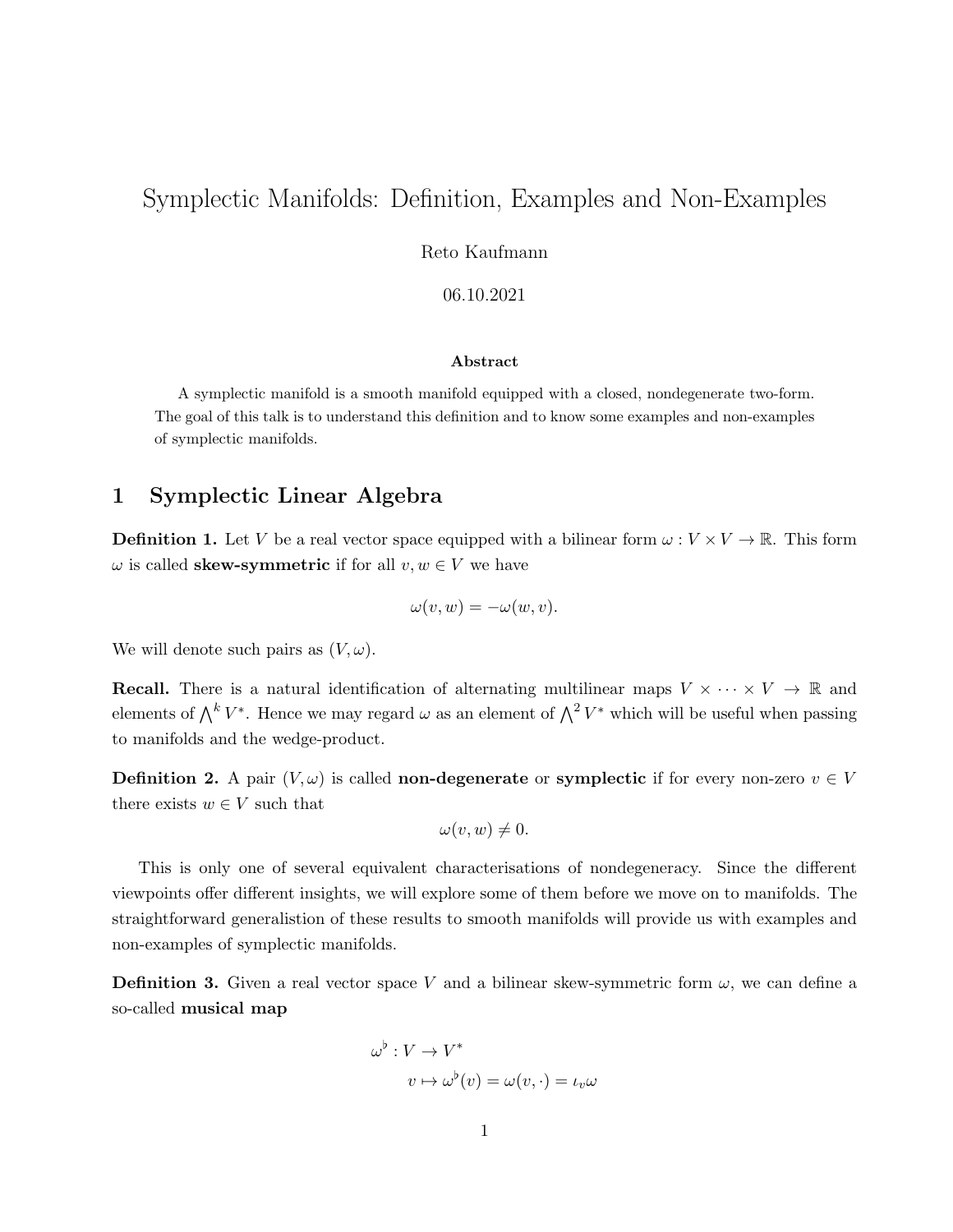#### **Proposition 4.**  $(V, \omega)$  is symplectic if and only if  $\omega^{\flat}$  is an isomorphism.

*Proof.* Note first that  $\omega^{\flat}$  is linear (since  $\omega$  is bilinear) and that  $\dim(V) = \dim(V^*)$  so that  $\omega^{\flat}$  being an isomorphism is equivalent to  $\ker(\omega^{\flat}) = \{0\}$ . We observe that

$$
\ker(\omega^{\flat}) = \{v \in V : \omega(v, \cdot) = 0\}
$$
  
=  $\{v \in V : \omega(v, w) = 0 \,\forall w \in V\}$   
=  $\{v \in V : \nexists w \in V \text{ such that } \omega(v, w) \neq 0\}$ 

and hence that  $\omega$  is non-degenerate if and only if ker( $\omega^{\flat}$ ) = {0}.

**Recall.** Recall the canonical identification  $V \cong (V^*)^*$  defined by

$$
V \to (V^*)^*
$$

$$
v \mapsto \eta_v
$$

where  $\eta_v$  is the element of  $(V^*)^*$  acting on  $\varphi \in V^*$  by  $\langle \eta_v, \varphi \rangle = \langle \varphi, v \rangle \in \mathbb{R}$ . In particular, any map  $\epsilon: V^* \to V$  induces a map

$$
\tilde{\epsilon}: V^* \to (V^*)^*
$$

$$
\varphi \mapsto \eta_{\epsilon(\varphi)}
$$

which then clearly satisfies

$$
\langle \tilde{\epsilon}(\varphi), \psi \rangle = \langle \eta_{\epsilon(\varphi)}, \psi \rangle = \langle \psi, \epsilon(\varphi) \rangle.
$$

Since the identification  $V \cong (V^*)^*$  is canonical we will drop it from the notation after the next proposition.

This identification allows us to define a second musical map which goes the other way. This will then give us yet another equivalent criterium for a symplectic vector space.

**Definition 5.** Given a real vector space V and a bilinear form  $\pi : V^* \times V^* \to \mathbb{R}$  i.e.  $\pi \in \bigwedge^2 (V^*)^*$  on its dual space we can define another musical map

$$
\pi^{\sharp}: V^* \to (V^*)^* = V
$$
  

$$
\varphi \mapsto \pi^{\sharp}(\varphi) = \pi(\varphi, \cdot) = \iota_{\varphi}\pi
$$

**Proposition 6.**  $(V, \omega)$  is symplectic if and only if there exists a unique skew-symmetric bilinear form  $\pi: V^* \times V^* \to \mathbb{R}$  on the dual space such that as maps  $V^* \to (V^*)^* = V$  we have

$$
\pi^\sharp = \widetilde{(\omega^\flat)^{-1}}
$$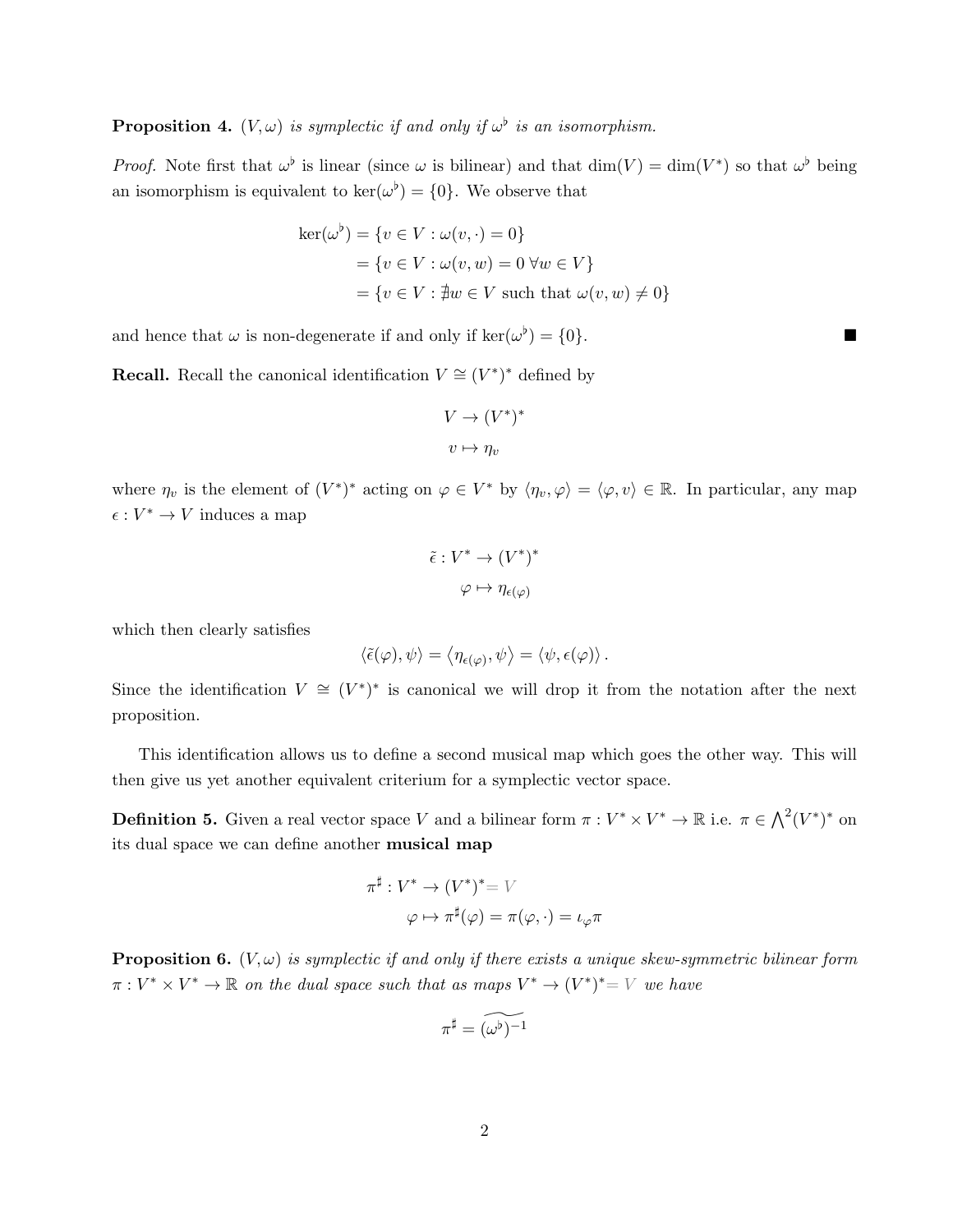*Proof.* It is clear that if such a form  $\pi$  exists,  $\omega^{\flat}$  is an isomorphism and hence  $(V, \omega)$  is symplectic by the previous proposition.

Reversely, if  $(V, \omega)$  is symplectic, the previous proposition asserts that there is a well-defined map  $\pi^{\sharp} := \widetilde{(\omega^{\flat})^{-1}} : V^* \to (V^*)^*$ . It follows that we can define (uniquely)

$$
\pi: V^* \times V^* \to \mathbb{R}
$$
  

$$
(\varphi, \psi) \mapsto \left\langle \pi^{\sharp}(\varphi), \psi \right\rangle = \left\langle \psi, (\omega^{\flat})^{-1}(\varphi) \right\rangle.
$$

We are left to check that  $\pi$  is skew-symmetric. Since  $\omega^{\flat}$  is an isomorphism we may write  $\varphi = \omega^{\flat}(v)$ and  $\psi = \omega^{\flat}(w)$  for some unique  $v, w \in V$ . Hence

$$
\pi(\varphi, \psi) = \left\langle \psi, (\omega^{\flat})^{-1}(\varphi) \right\rangle
$$

$$
= \left\langle \omega^{\flat}(w), v \right\rangle
$$

$$
= \omega(w, v)
$$

$$
= -\omega(v, w)
$$

$$
= -\left\langle \omega^{\flat}(v), w \right\rangle
$$

$$
= -\left\langle \varphi, (\omega^{\flat})^{-1}(w) \right\rangle
$$

$$
= -\pi(\psi, \varphi)
$$

which proves the proposition.

**Examples.** 1. Take  $V = \mathbb{R}^{2n}$  with basis  $\{e_1, ..., e_n, f_1, ..., f_n\}$  and define a symplectic form by

$$
\begin{cases} \omega_0(e_i, e_j) = 0 = \omega_0(f_i, f_j) \\ \omega_0(e_i, f_j) = \delta_{ij} \end{cases} \qquad \forall i \leq j
$$

We call the pair  $(\mathbb{R}^{2n}, \omega_0)$  the standard symplectic vector space.

2. Take L a real vector space of dimension n and  $L^*$  its dual space. We can define a symplectic form on the direct sum  $L \oplus L^*$  by setting

$$
\omega(v+\varphi,w+\psi):=\langle\varphi,w\rangle-\langle\psi,v\rangle
$$

3. Let H be a complex vector space together with a sesquilinear form

$$
h:H\times H\to\mathbb{C}
$$

such that  $h(x, y) = \overline{h(y, x)}$ ,  $h(x, x) \ge 0$  and  $h(x, x) = 0$  if and only if  $x = 0$ s. Consider then H as a vector space over  $\mathbb R$  and set

$$
\omega(v, w) := \operatorname{Im}(h(x, y)).
$$

Note then that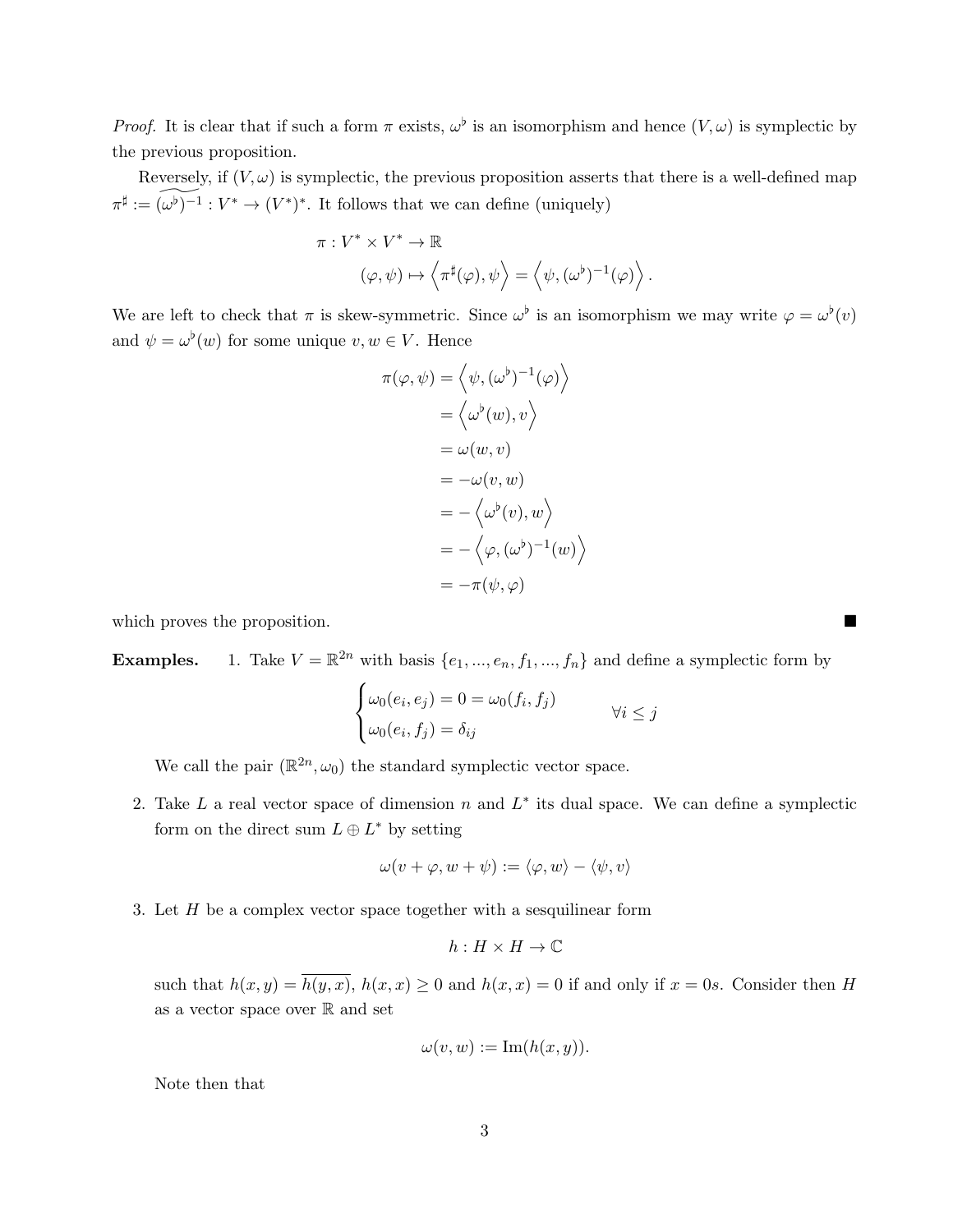•  $\omega$  is skew symmetric since

$$
\omega(y,x) = \operatorname{Im}(h(y,x)) = \operatorname{Im}(\overline{h(x,y)}) = -\operatorname{Im}(h(x,y)) = -\omega(x,y)
$$

• and  $\omega$  is nondegenerate as for  $x \neq 0$  we have

$$
\omega(x, ix) = \text{Im}(h(x, ix)) = \text{Im}(ih(x, x)) = h(x, x) \neq 0.
$$

Hence  $(H_{\mathbb{R}}, \omega)$  is a symplectic vector space.

**Definition 7.** Let  $U \subset V$  be a subspace of a symplectic vector space  $(V, \omega)$ . The symplectic complement of  $U$  is

$$
U^{\omega} = \{ v \in V \mid \omega(v, u) = 0 \,\forall u \in U \}
$$

Remark. The symplectic complement is related to the 'usual' orthogonal complement

$$
U^{\perp} = \{ \varphi \in V^* \mid \langle \varphi, u \rangle = 0 \,\forall u \in U \}
$$

by  $\omega^{\flat}(U^{\omega}) = U^{\perp}$  as  $\langle \omega^{\flat}(u), v \rangle = \omega(u, v)$ . It follows immediately that

$$
\dim(U^{\omega}) = \dim(U^{\perp}) = \dim(V) - \dim(U).
$$

Proposition 8.  $(U^{\omega})^{\omega} = U$ .

Proof. Note first that

$$
dim((U^{\omega})^{\omega}) = dim(V) - dim(U^{\omega})
$$
  
= dim(V) - (dim(V) - dim(U))  
= dim(U)

and then that

$$
U \subset (U^{\omega})^{\omega} = \{ v \in V \mid \omega(v, u) = 0 \; \forall u \in U^{\omega} \}
$$

by definition of  $U^{\omega}$ .

This symplectic orthogonal is very important and we will use it later in the seminar to define special kinds of subspaces. For the moment however, we will just use it to prove that the first example above is essentially the only symplectic vector space there is.

**Theorem 9.** Let  $(V, \omega)$  be symplectic. Then there is a basis  $e_1, \ldots, e_n, f_1, \ldots, f_n$  of V such that

$$
\begin{cases} \omega(e_i, e_j) = 0 = \omega(f_i, f_j) \\ \omega(e_i, f_j) = \delta_{ij} \end{cases} \qquad \forall i, j.
$$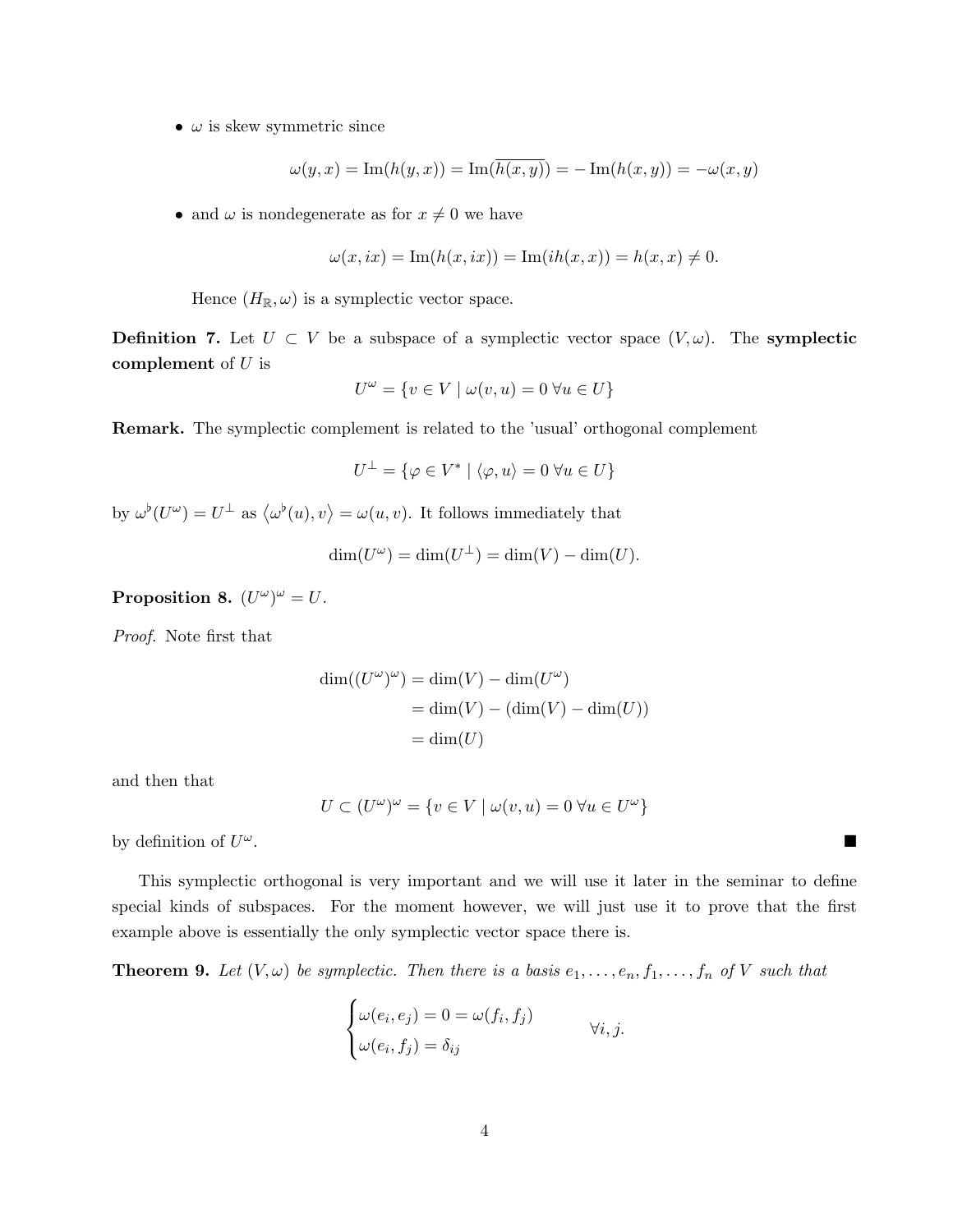*Proof.* We prove this by induction and start by taking any nonzero  $e_1 \in V$ . Since  $\omega$  is nondegenerate, there is a  $f_1 \in V$  such that  $\omega(e_1, f_1) \neq 0$ . By rescaling we might assume (without loss of generality) that  $\omega(e_1, f_1) = 1$  and set  $U = \text{Span}\{e_1, f_1\}.$ 

Suppose now that  $v \in U \cap U^{\omega}$ . Like any other element of U it can be written in the form  $v = ae_1 + bf_1$ . As an element of  $U^{\omega}$  on the other hand we have

$$
0 = \omega(v, e_1) = -b
$$
  

$$
0 = \omega(v, f_1) = a
$$

so that actually  $v = 0$  giving  $U \cap U^{\omega} = \{0\}$ . Since  $\dim(V) = \dim(U) + \dim(U^{\omega})$  it follows that

$$
V=U\oplus U^{\omega}.
$$

The restriction of  $\omega$  to  $U^{\omega}$  is nondegenerate since  $(U^{\omega})^{\omega} = U$  and therefore we can repeat the argument for  $U^{\omega}$ .

The process eventually stops as V is finite dimensional and the elements  $e_i, f_i \in V$  form a basis with the desired property.

Corollary 10. Any symplectic vector space has even dimension.

Equipped with this standard form, we now look at a last equivalent way of seeing nondegeneracy.

**Proposition 11.**  $(V, \omega)$  is symplectic if and only if  $\mathcal{L} = \frac{1}{n}$  $\frac{1}{n!}\omega^n \neq 0$  where  $n = \frac{1}{2}$  $\frac{1}{2}$  dim(V).

*Proof.* • Suppose  $\omega$  is degenerate i.e. there is an element  $v \in V$  such that  $\iota_v \omega = 0$ . Then

$$
\iota_v \mathcal{L} = \frac{1}{n!} \iota_v(\omega \wedge \dots \wedge \omega)
$$

$$
= \frac{n}{n!} (\iota_v \omega) \wedge \omega^{n-1}
$$

$$
= 0
$$

and since v can be completed into a basis of V, this shows that  $\mathcal{L} = 0$ .

• Suppose now that  $(V, \omega)$  is symplectic. We write  $\omega$  in the basis which is dual to the basis constructed in the previous theorem

$$
\omega = \sum_{i=1}^n e_i^* \wedge f_i^*
$$

and observe that

$$
\mathcal{L} = \frac{1}{n!} \omega^n = e_1^* \wedge f_1^* \wedge \cdots \wedge e_n^* \wedge f_n^* \neq 0.
$$

Ë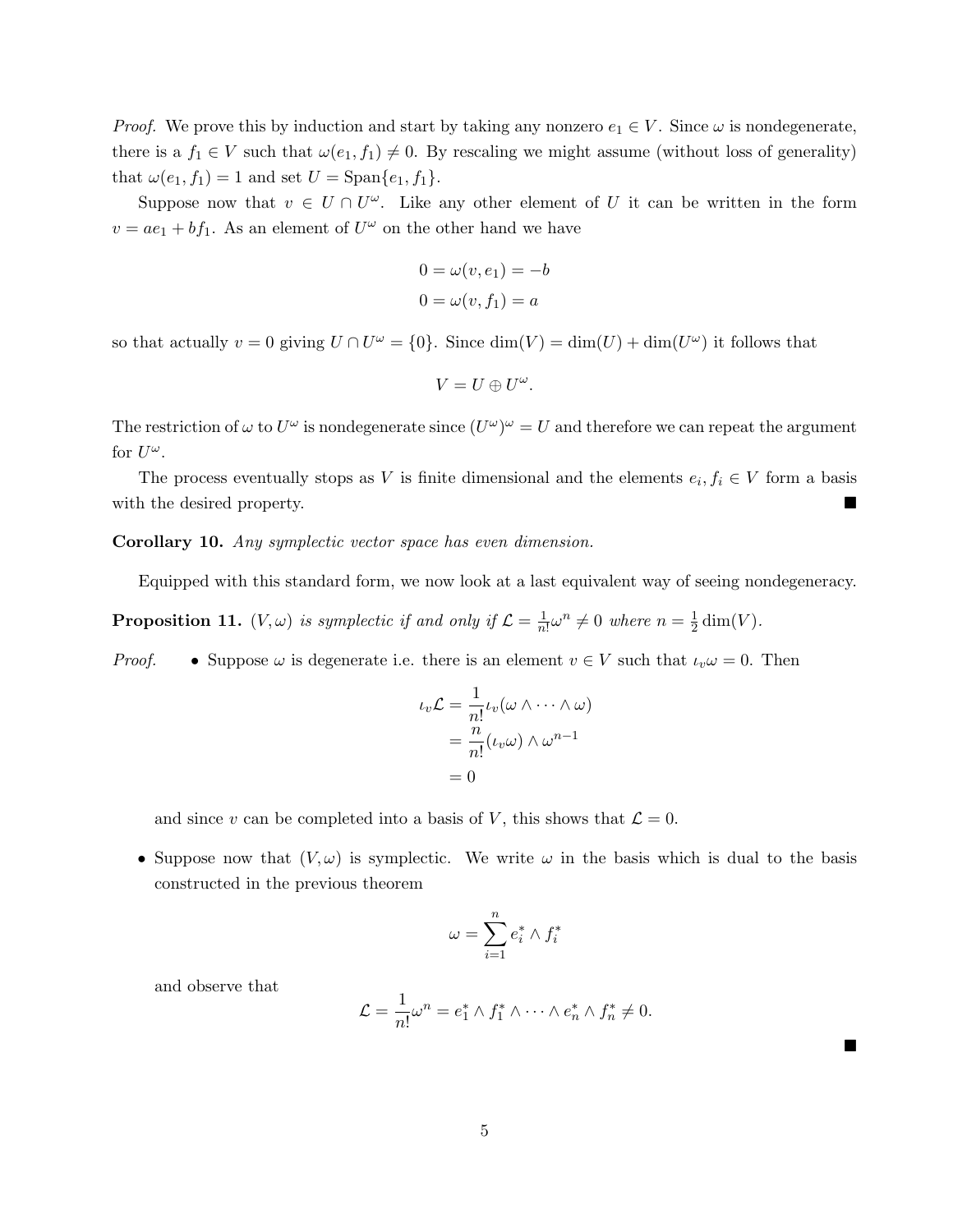## 2 Symplectic Manifolds

Let now M be a smooth manifold and  $\omega \in \Omega^2(M)$  be a two-form on M, that is, for each  $p \in M$ , the map

$$
\omega_p: T_p M \times T_p M \to \mathbb{R}
$$

is skew-symmetric bilinear and the dependence on  $p \in M$  is smooth.

**Definition 12.** The two-form  $\omega \in \Omega^2(M)$  is **symplectic** if

- 1.  $\omega_p$  is nondegenerate for all  $p \in M$  and
- 2.  $\omega$  is closed i.e.  $d\omega = 0$  where d is the exterior differential.

Now we have all the ingredients:

**Definition 13.** A symplectic manifold is a pair  $(M, \omega)$  where M is a manifold and  $\omega$  is a symplectic form.

- **Remark.** We have seen that symplectic vector spaces must have even dimension. Since  $(T_pM, \omega_p)$ is a symplectic vector space and  $\dim(T_pM) = \dim(M)$ , we conclude that **symplectic mani**folds have even dimension.
	- For  $n=\frac{1}{2}$  $\frac{1}{2}\dim(M)$ , the form  $\mathcal{L}=\frac{1}{n}$  $\frac{1}{n!}\omega^n$  is non-vanishing top-form and is thus a volume form. We conclude that symplectic manifolds are orientable with canonical orientation  $\mathcal{L} = \frac{1}{n}$  $\frac{1}{n!}\omega^n$ induced by  $\omega$ .  $\mathcal L$  is called the Liouville form.
	- For each  $p \in M$  there is an isomorphism  $\omega_p^{\flat}: T_pM \to T_p^*M$ . These maps piece together to a smooth map

$$
\omega^{\flat} : TM \to T^*M
$$

$$
X \mapsto \omega^{\beta}(X) = \iota_X \omega = \omega(X, \cdot)
$$

Analoguously to the discussion for vector spaces we get a skew-symmetric map

$$
\pi:T^*M\times T^*M\to C^\infty(M)
$$

Together with the exterior differential we can use this to produce a vector field out of a function via

$$
X_f := -\pi^{\sharp}(df)
$$

The vector fields of this type will be the topic of the second talk of today.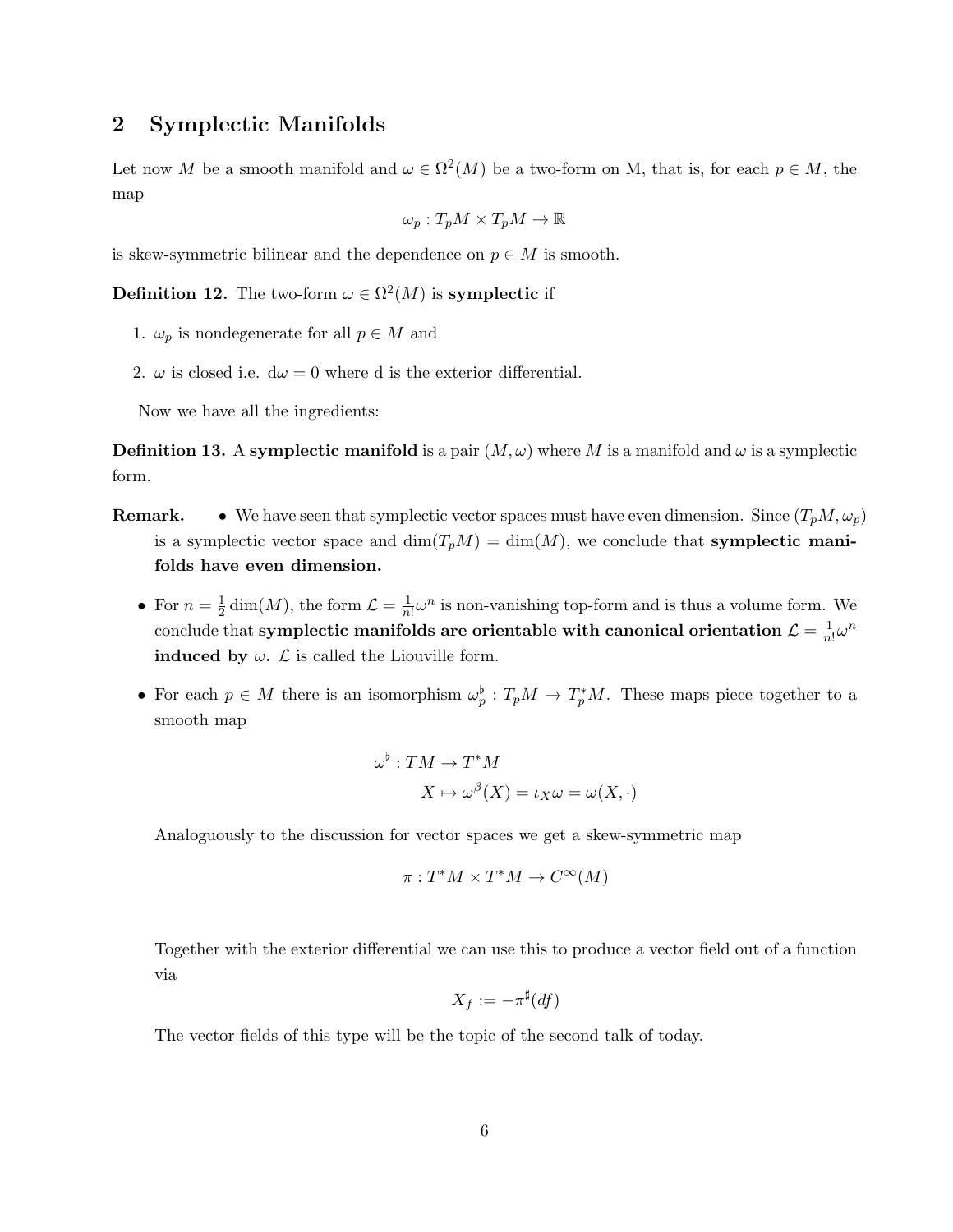**Examples.** 1. Let  $M = \mathbb{R}^{2n}$  and equip it with the standard linear coordinates  $x_1, ..., x_n, y_1, ..., y_n$ . The form

$$
\omega_0 = \sum_{i=1}^n \mathrm{d}x_i \wedge \mathrm{d}y_i
$$

is symplectic and hence  $(\mathbb{R}^{2n}, \omega_0)$  is a symplectic manifold.

- 2. Let M be an orientable manifold of dimension 2 with volume form  $\omega \in \Omega^2(M)$ . Since  $\omega$  is a topform is is clearly closed and it is also non-degenerate since it is a volume form. It follows that all orientable surfaces are symplectic manifolds e.g. the sphere  $S<sup>2</sup>$  admits a symplectic structure.
- 3. Let  $Q$  be an n-dimensional manifold and consider its cotangent bundle  $T^*Q$  with the footpoint map  $\pi$ . If  $(U, q<sup>1</sup>, \ldots, q<sup>n</sup>)$  is a chart on Q, we can construct a canonical chart on  $\pi^{-1}(U)$  by using that the differentials  $dq_x^i$  of the coordinate maps span the cotangent space  $T_x^*Q$ . Concretely, any  $\xi_x \in T^*_x Q$  can be written as

$$
\xi_x = \sum_{i=1}^n p_i(\xi_x) \mathrm{d} q_x^i \quad \text{with} \quad p_i(\xi_x) = \xi_x \left( \frac{\partial}{\partial q^i} \bigg|_x \right) \in \mathbb{R}
$$

which induces a chart

$$
\pi^{-1}(U) \to \mathbb{R}^{2n}
$$
  

$$
\xi_x \mapsto (q^1(x), \dots, q^n(x), p_1(\xi_x), \dots, p_n(\xi_x)).
$$

One can check that the transition maps are smooth and hence that  $T^*Q$  is a 2n-dimensional manifold.

The tautological form or Liouville 1- form is the 1-form given by

$$
\lambda = \sum_{i=1}^{n} p_i \mathrm{d} q^i.
$$

We check that this is well-defined i.e. that it does not depend upon the choice of coordinates: If  $(U', q'^1, \ldots, q'^n, p'_1, \ldots, p'_n)$  is another chart, then we have on  $U \cap U'$ 

$$
\lambda' = \sum_{i=1}^n p'_i \mathrm{d} q'^i = \sum_{i=1}^n \left( \sum_{j=1}^n \frac{\partial q^j}{\partial q'^i} p_j \right) \left( \sum_{k=1}^n \frac{\partial q'^i}{\partial q^k} \mathrm{d} q^k \right) = \sum_{i=1}^n p_i \mathrm{d} q^i = \lambda.
$$

The canonical symplectic form on the cotangent bundle is then

$$
\omega = -\mathrm{d}\lambda = \sum_{i=1}^{n} \mathrm{d}q^{i} \wedge \mathrm{d}p_{i}
$$

where both closedness and non-degeneracy are straightforward by the previous results.